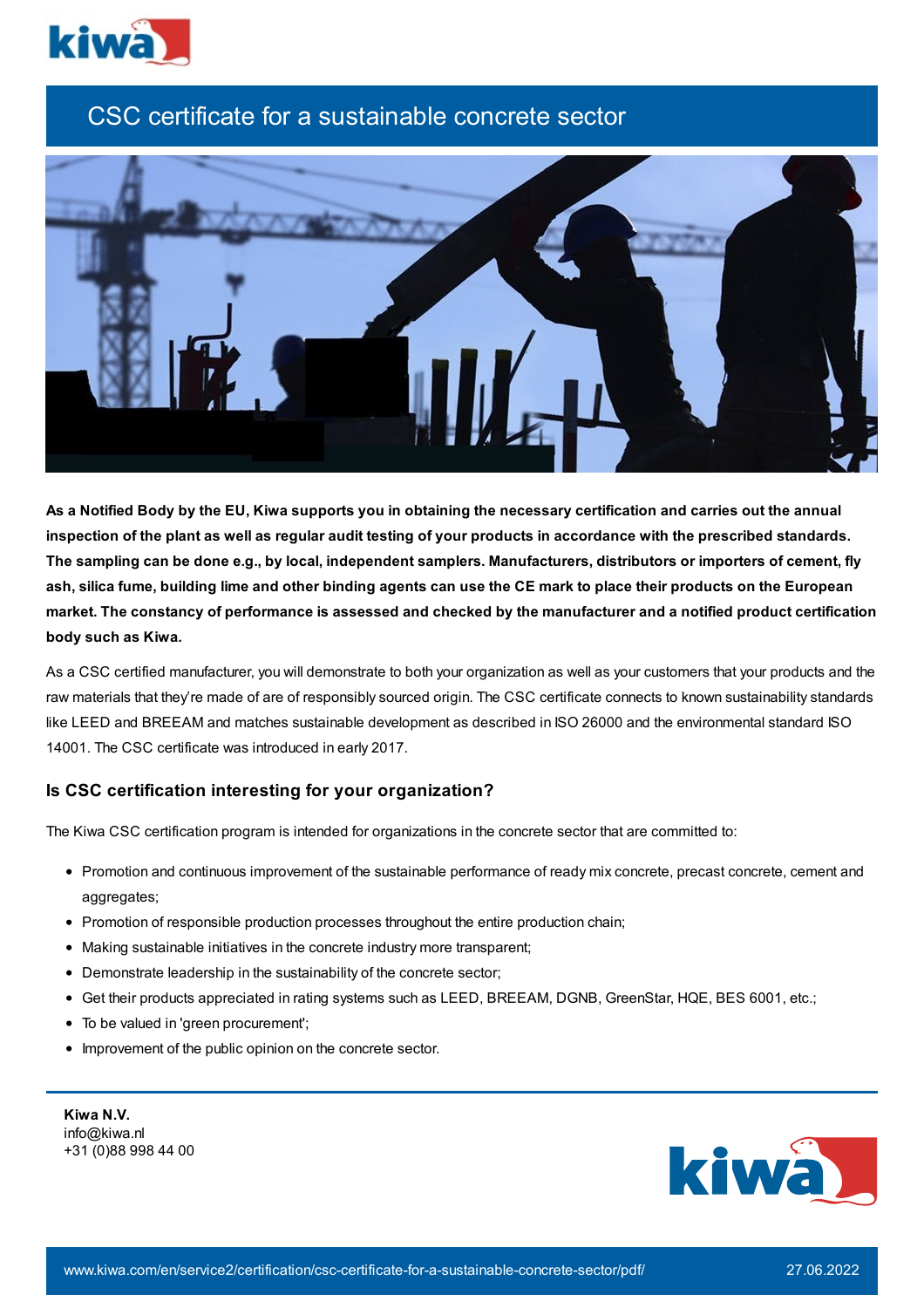

# **What are the benefits for your organization?**

The CSC certificate provides manufacturers with tangible evidence to share with customers, shareholders and other stakeholders. Social and environmental responsibility are issues of increasing importance worldwide, which gives CSC-certified companies a substantial advantage in procurement processes. The CSC certificate also supports internal investment in sustainable initiatives.

#### **Both environmental and socio-economic impact**

The environmental impact of concrete production (the sector's CO2 footprint) is an integral part of the CSC certification system, but particular attention is also given to the impact on the social and economic environment in which the company is active. Differences between products or production locations of the same organization or between organizations are reflected in different certification levels for those products and/or production sites. This leads to four different degrees of certification (bronze, silver, gold and platinum), each expressing a different level of how an organization stands out in terms of sustainability.

#### **What does the certification process look like?**

Kiwa's roadmap for CSC certification consists of the following steps:

- 1. The producer submits an application for certification at Kiwa;
- 2. The producer submits the relevant information for [CSC](https://toolbox.concretesustainabilitycouncil.com/) certification by using the CSC Web Tool to upload the substantiating evidence;
- 3. A Kiwa auditor checks and validates the uploaded information and substantiating evidence in the CSC web tool and compiles an audit report;
- 4. A Kiwa certification manager will review the audit report and determines the final CSC score and decides on the issuance of the certificate;
- 5. If the relevant requirements are met, Kiwa will issue the CSC certificate;
- 6. After certification Kiwa will perform regular compliance checks;
- 7. The certificate is valid for three years. After which reassessment and recertification are required.

### **Why CSC certification by Kiwa?**

With a market share of over eighty per cent, Kiwa is a leading certification institute in the concrete sector. This market leadership only sounds logical, considering that Kiwa is not only one of the founding partners of the CSC brand, but also has all the required expertise to support customers in achieving and retaining certification. With own test facilities, training courses and a comprehensive corporate social responsibility (CSR) portfolio.

#### **Kiwa, the specialist in CSR**

The CSC certificate is one of the many services Kiwa provides in the field of Corporate Social Responsibility (CSR). The CSR services of Kiwa are designed to help organizations to get insight into their efforts and achievements in the field of sustainability. Use the hyperlinks for more information about Kiwa and CSR.

## **More information on CSC certification?**

**Kiwa N.V.** info@kiwa.nl +31 (0)88 998 44 00